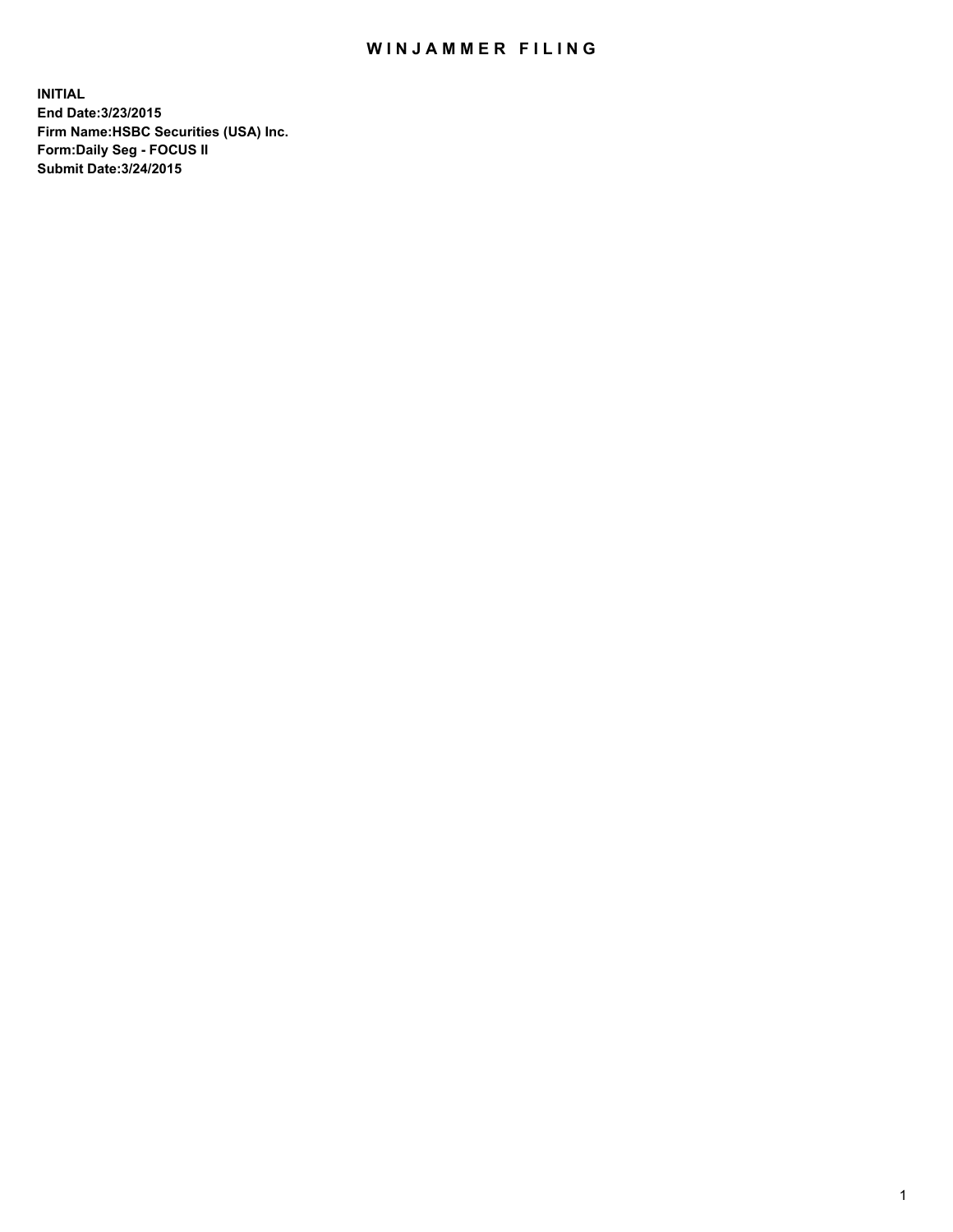## **INITIAL End Date:3/23/2015 Firm Name:HSBC Securities (USA) Inc. Form:Daily Seg - FOCUS II Submit Date:3/24/2015 Daily Segregation - Cover Page**

| Name of Company<br><b>Contact Name</b><br><b>Contact Phone Number</b><br><b>Contact Email Address</b>                                                                                                                                                                                                                          | <b>HSBC Securities (USA) Inc.</b><br>Steven richardson<br>212-525-6445<br>steven.richardson@us.hsbc.com |
|--------------------------------------------------------------------------------------------------------------------------------------------------------------------------------------------------------------------------------------------------------------------------------------------------------------------------------|---------------------------------------------------------------------------------------------------------|
| FCM's Customer Segregated Funds Residual Interest Target (choose one):<br>a. Minimum dollar amount: ; or<br>b. Minimum percentage of customer segregated funds required:%; or<br>c. Dollar amount range between: and; or<br>d. Percentage range of customer segregated funds required between: % and %.                        | 50,000,000<br>0 <sub>0</sub><br>0 <sub>0</sub>                                                          |
| FCM's Customer Secured Amount Funds Residual Interest Target (choose one):<br>a. Minimum dollar amount: ; or<br>b. Minimum percentage of customer secured funds required:%; or<br>c. Dollar amount range between: and; or<br>d. Percentage range of customer secured funds required between:% and%.                            | 10,000,000<br><u>0</u><br>0 <sub>0</sub><br>0 <sub>0</sub>                                              |
| FCM's Cleared Swaps Customer Collateral Residual Interest Target (choose one):<br>a. Minimum dollar amount: ; or<br>b. Minimum percentage of cleared swaps customer collateral required:% ; or<br>c. Dollar amount range between: and; or<br>d. Percentage range of cleared swaps customer collateral required between:% and%. | 30,000,000<br>00<br><u>00</u>                                                                           |

Attach supporting documents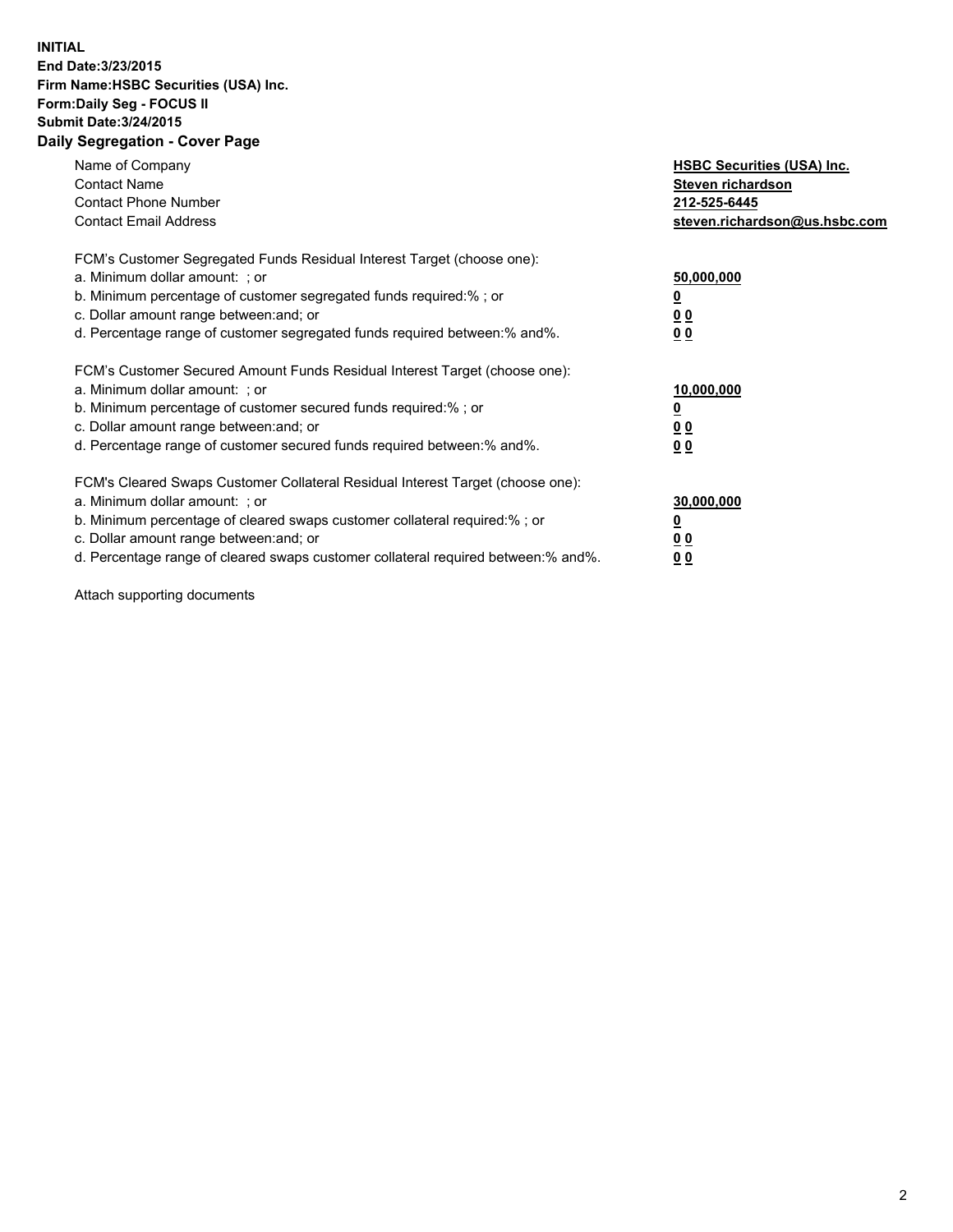**INITIAL End Date:3/23/2015 Firm Name:HSBC Securities (USA) Inc. Form:Daily Seg - FOCUS II Submit Date:3/24/2015 Daily Segregation - Secured Amounts**

Foreign Futures and Foreign Options Secured Amounts Amount required to be set aside pursuant to law, rule or regulation of a foreign government or a rule of a self-regulatory organization authorized thereunder **0** [7305] 1. Net ledger balance - Foreign Futures and Foreign Option Trading - All Customers A. Cash **123,099,950** [7315] B. Securities (at market) **29,691,720** [7317] 2. Net unrealized profit (loss) in open futures contracts traded on a foreign board of trade **13,191,314** [7325] 3. Exchange traded options a. Market value of open option contracts purchased on a foreign board of trade **0** [7335] b. Market value of open contracts granted (sold) on a foreign board of trade **0** [7337] 4. Net equity (deficit) (add lines 1. 2. and 3.) **165,982,984** [7345] 5. Account liquidating to a deficit and account with a debit balances - gross amount **623,026** [7351] Less: amount offset by customer owned securities **-619,082** [7352] **3,944** [7354] 6. Amount required to be set aside as the secured amount - Net Liquidating Equity Method (add lines 4 and 5) **165,986,928** [7355] 7. Greater of amount required to be set aside pursuant to foreign jurisdiction (above) or line 6. **165,986,928** [7360] FUNDS DEPOSITED IN SEPARATE REGULATION 30.7 ACCOUNTS 1. Cash in banks A. Banks located in the United States **53,837,440** [7500] B. Other banks qualified under Regulation 30.7 **0** [7520] **53,837,440** [7530] 2. Securities A. In safekeeping with banks located in the United States **74,691,720** [7540] B. In safekeeping with other banks qualified under Regulation 30.7 **0** [7560] **74,691,720** [7570] 3. Equities with registered futures commission merchants A. Cash **0** [7580] B. Securities **0** [7590] C. Unrealized gain (loss) on open futures contracts **0** [7600] D. Value of long option contracts **0** [7610] E. Value of short option contracts **0** [7615] **0** [7620] 4. Amounts held by clearing organizations of foreign boards of trade A. Cash **0** [7640] B. Securities **0** [7650] C. Amount due to (from) clearing organization - daily variation **0** [7660] D. Value of long option contracts **0** [7670] E. Value of short option contracts **0** [7675] **0** [7680] 5. Amounts held by members of foreign boards of trade A. Cash **68,375,191** [7700] B. Securities **0** [7710] C. Unrealized gain (loss) on open futures contracts **13,191,314** [7720] D. Value of long option contracts **0** [7730] E. Value of short option contracts **0** [7735] **81,566,505** [7740] 6. Amounts with other depositories designated by a foreign board of trade **0** [7760] 7. Segregated funds on hand **0** [7765] 8. Total funds in separate section 30.7 accounts **210,095,665** [7770] 9. Excess (deficiency) Set Aside for Secured Amount (subtract line 7 Secured Statement Page 1 from Line 8) **44,108,737** [7380] 10. Management Target Amount for Excess funds in separate section 30.7 accounts **30,623,107** [7780] 11. Excess (deficiency) funds in separate 30.7 accounts over (under) Management Target **13,485,630** [7785]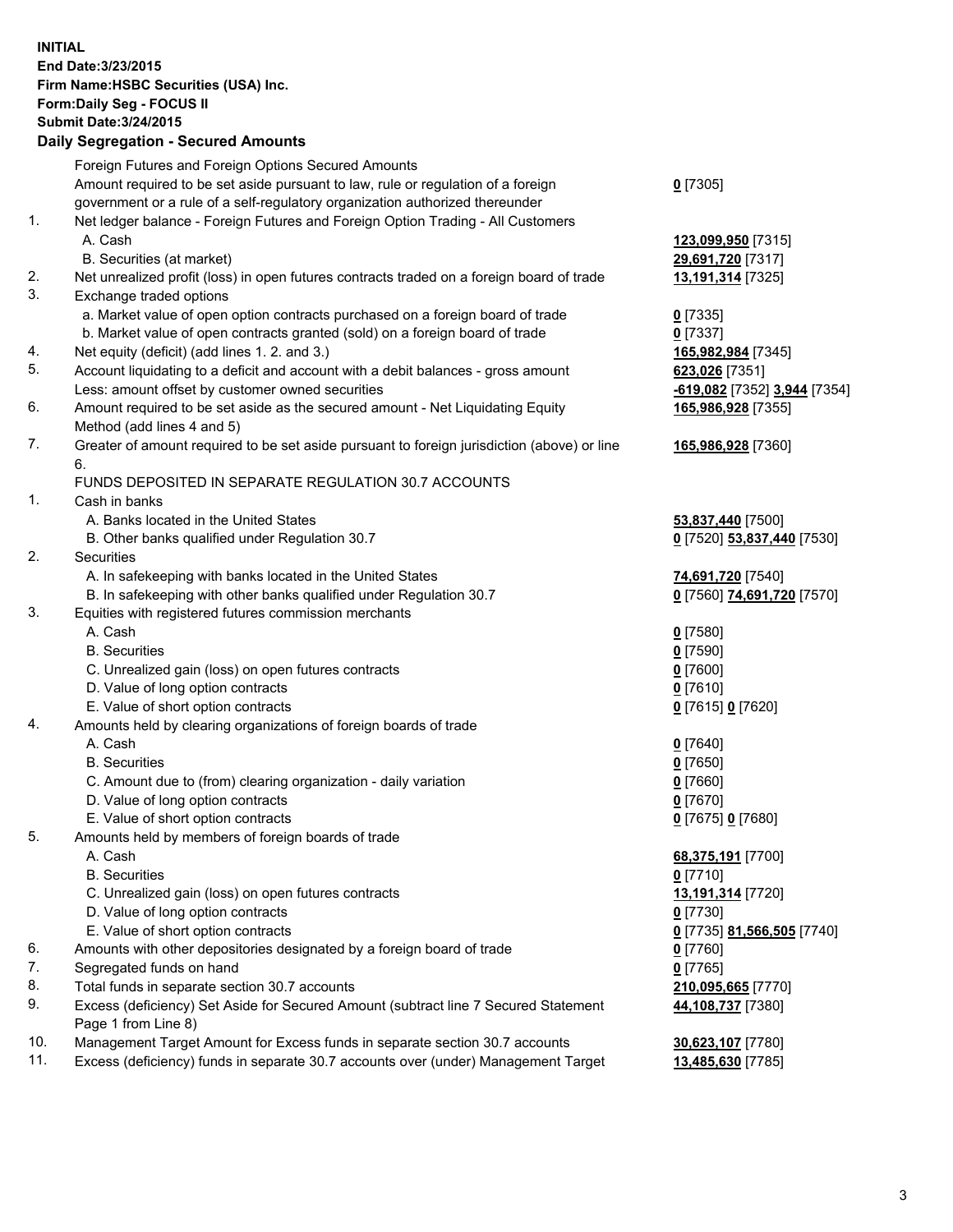| <b>INITIAL</b>                            |                                                                                                                                                               |                                 |  |  |  |  |
|-------------------------------------------|---------------------------------------------------------------------------------------------------------------------------------------------------------------|---------------------------------|--|--|--|--|
| End Date: 3/23/2015                       |                                                                                                                                                               |                                 |  |  |  |  |
| Firm Name: HSBC Securities (USA) Inc.     |                                                                                                                                                               |                                 |  |  |  |  |
|                                           | Form: Daily Seg - FOCUS II                                                                                                                                    |                                 |  |  |  |  |
| <b>Submit Date: 3/24/2015</b>             |                                                                                                                                                               |                                 |  |  |  |  |
| Daily Segregation - Segregation Statement |                                                                                                                                                               |                                 |  |  |  |  |
|                                           |                                                                                                                                                               |                                 |  |  |  |  |
|                                           | SEGREGATION REQUIREMENTS(Section 4d(2) of the CEAct)                                                                                                          |                                 |  |  |  |  |
| 1.                                        | Net ledger balance                                                                                                                                            |                                 |  |  |  |  |
|                                           | A. Cash                                                                                                                                                       | 98,404,354 [7010]               |  |  |  |  |
|                                           | B. Securities (at market)                                                                                                                                     | 690,446,279 [7020]              |  |  |  |  |
| 2.                                        | Net unrealized profit (loss) in open futures contracts traded on a contract market                                                                            | 212,711,424 [7030]              |  |  |  |  |
| 3.                                        | Exchange traded options                                                                                                                                       |                                 |  |  |  |  |
|                                           | A. Add market value of open option contracts purchased on a contract market                                                                                   | 94,100,392 [7032]               |  |  |  |  |
|                                           | B. Deduct market value of open option contracts granted (sold) on a contract market                                                                           | -9,599,392 [7033]               |  |  |  |  |
| 4.<br>5.                                  | Net equity (deficit) (add lines 1, 2 and 3)                                                                                                                   | 1,086,063,057 [7040]            |  |  |  |  |
|                                           | Accounts liquidating to a deficit and accounts with                                                                                                           |                                 |  |  |  |  |
|                                           | debit balances - gross amount                                                                                                                                 | 1,301,932 <sub>[7045]</sub>     |  |  |  |  |
| 6.                                        | Less: amount offset by customer securities                                                                                                                    | -1,221,991 [7047] 79,941 [7050] |  |  |  |  |
|                                           | Amount required to be segregated (add lines 4 and 5)<br>FUNDS IN SEGREGATED ACCOUNTS                                                                          | 1,086,142,998 [7060]            |  |  |  |  |
| 7.                                        |                                                                                                                                                               |                                 |  |  |  |  |
|                                           | Deposited in segregated funds bank accounts<br>A. Cash                                                                                                        |                                 |  |  |  |  |
|                                           |                                                                                                                                                               | 12,469,618 [7070]<br>$0$ [7080] |  |  |  |  |
|                                           | B. Securities representing investments of customers' funds (at market)<br>C. Securities held for particular customers or option customers in lieu of cash (at | 81,407,555 [7090]               |  |  |  |  |
|                                           | market)                                                                                                                                                       |                                 |  |  |  |  |
| 8.                                        | Margins on deposit with derivatives clearing organizations of contract markets                                                                                |                                 |  |  |  |  |
|                                           | A. Cash                                                                                                                                                       | 244,911,948 [7100]              |  |  |  |  |
|                                           | B. Securities representing investments of customers' funds (at market)                                                                                        | 163,232,194 [7110]              |  |  |  |  |
|                                           | C. Securities held for particular customers or option customers in lieu of cash (at                                                                           | 609,038,724 [7120]              |  |  |  |  |
|                                           | market)                                                                                                                                                       |                                 |  |  |  |  |
| 9.                                        | Net settlement from (to) derivatives clearing organizations of contract markets                                                                               | <u>-30,698,251</u> [7130]       |  |  |  |  |
| 10.                                       | Exchange traded options                                                                                                                                       |                                 |  |  |  |  |
|                                           | A. Value of open long option contracts                                                                                                                        | 94,100,392 [7132]               |  |  |  |  |
|                                           | B. Value of open short option contracts                                                                                                                       | -9,599,392 [7133]               |  |  |  |  |
| 11.                                       | Net equities with other FCMs                                                                                                                                  |                                 |  |  |  |  |
|                                           | A. Net liquidating equity                                                                                                                                     | 35,418,850 [7140]               |  |  |  |  |
|                                           | B. Securities representing investments of customers' funds (at market)                                                                                        | $0$ [7160]                      |  |  |  |  |
|                                           | C. Securities held for particular customers or option customers in lieu of cash (at                                                                           | $0$ [7170]                      |  |  |  |  |
|                                           | market)                                                                                                                                                       |                                 |  |  |  |  |
| 12.                                       | Segregated funds on hand                                                                                                                                      | $0$ [7150]                      |  |  |  |  |
| 13.                                       | Total amount in segregation (add lines 7 through 12)                                                                                                          | 1,200,281,638 [7180]            |  |  |  |  |
| 14.                                       | Excess (deficiency) funds in segregation (subtract line 6 from line 13)                                                                                       | 114,138,640 [7190]              |  |  |  |  |
| 15.                                       | Management Target Amount for Excess funds in segregation                                                                                                      | 50,000,000 [7194]               |  |  |  |  |
| 16.                                       | Excess (deficiency) funds in segregation over (under) Management Target Amount                                                                                | 64,138,640 [7198]               |  |  |  |  |
|                                           | Excess                                                                                                                                                        |                                 |  |  |  |  |